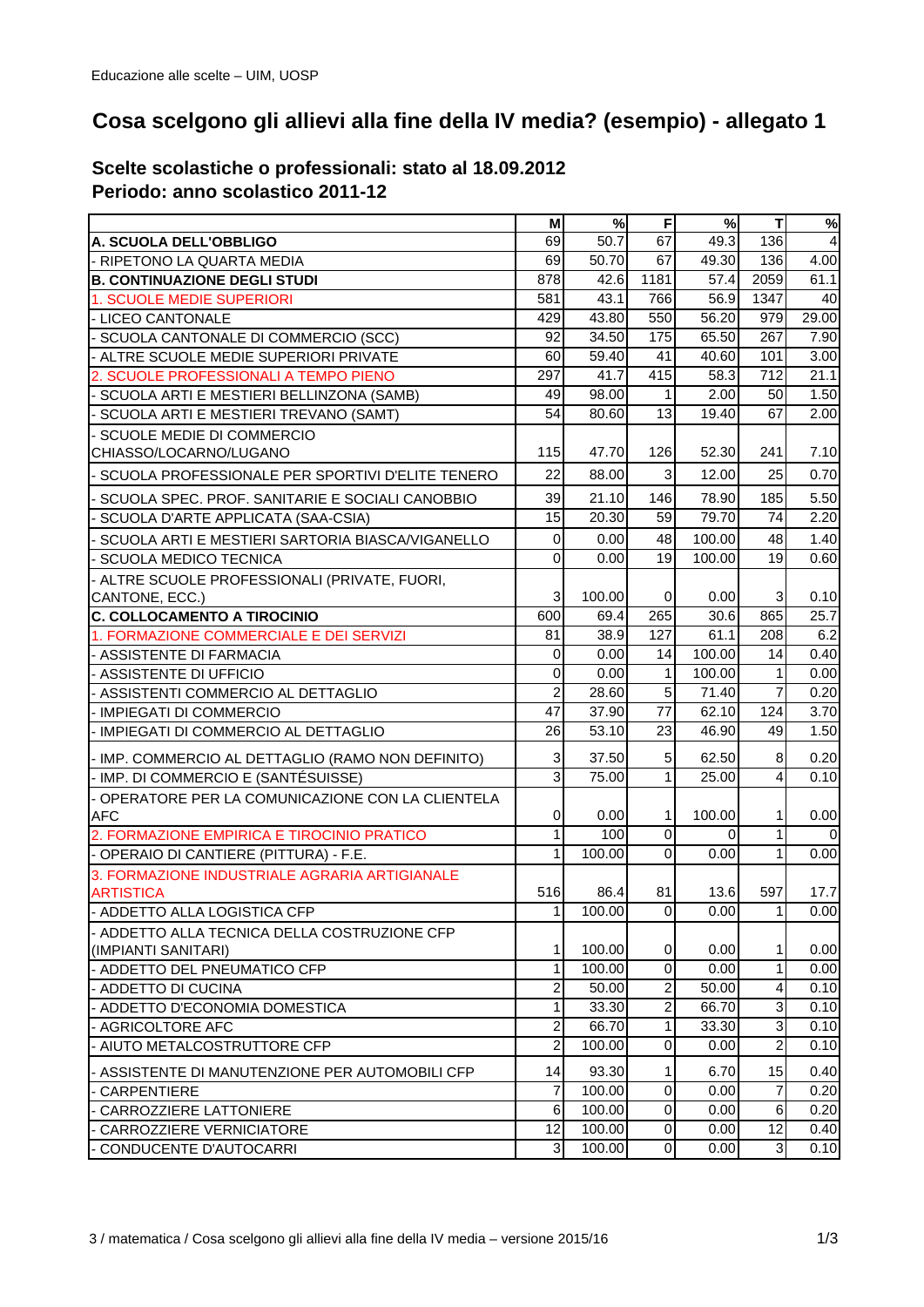| - COSTRUTTORE DELLE VIE DI TRAFFICO- COSTRUTTORE<br><b>STRADALE</b> | $\overline{4}$          | 100.00             | 0              | 0.00   | 4                       | 0.10 |
|---------------------------------------------------------------------|-------------------------|--------------------|----------------|--------|-------------------------|------|
| - CREATORE(-RICE) D'ABBIGLIAM. (ABBIGLIAMENTO PER                   |                         |                    |                |        |                         |      |
| DONNE)                                                              | $\mathbf 0$             | 0.00               | 5              | 100.00 | 5                       | 0.10 |
| <b>CUOCO AFC</b>                                                    | $\overline{24}$         | 77.40              | $\overline{7}$ | 22.60  | $\overline{31}$         | 0.90 |
| DECORATORE D'INTERNI (IMBOTTITURA)                                  | $\pmb{0}$               | 0.00               | $\mathbf{1}$   | 100.00 | $\mathbf{1}$            | 0.00 |
| - DECORATORE 3D AFC (STYLING)                                       | $\mathbf{1}$            | 50.00              | $\mathbf{1}$   | 50.00  | $\overline{c}$          | 0.10 |
| DISEGNATORE AFC (ARCHITETTURA D'INTERNI)                            | 0                       | 0.00               | $\overline{2}$ | 100.00 | $\overline{2}$          | 0.10 |
| DISEGNATORE AFC (ARCHITETTURA)                                      | 14                      | 73.70              | $\overline{5}$ | 26.30  | 19                      | 0.60 |
| DISEGNATORE AFC (INGEGNERIA CIVILE)                                 | 14                      | 87.50              | $\overline{2}$ | 12.50  | 16                      | 0.50 |
| DISEGNATORE-METALCOSTRUTTORE AFC                                    | 1                       | 100.00             | 0              | 0.00   | $\mathbf{1}$            | 0.00 |
| ELETTRICISTA DI MONTAGGIO AFC                                       | 16                      | 100.00             | 0              | 0.00   | $\overline{16}$         | 0.50 |
| ELETTRICISTA PER RETI DI DISTRIBUZIONE                              | 5 <sub>5</sub>          | 100.00             | $\pmb{0}$      | 0.00   | 5                       | 0.10 |
| <b>ELETTRONICO AFC</b>                                              | 10                      | 100.00             | $\pmb{0}$      | 0.00   | $\overline{10}$         | 0.30 |
| ELETTRONICO MULTIMEDIALE                                            | $\overline{3}$          | 100.00             | $\overline{0}$ | 0.00   | $\mathbf{3}$            | 0.10 |
| FALEGNAME (COSTRUZIONE/ FINESTRE)                                   | 13                      | 100.00             | 0              | 0.00   | $\overline{13}$         | 0.40 |
| FALEGNAME (MOBILI/ ARREDAMENTI INTERNI)                             | 8                       | 100.00             | 0              | 0.00   | 8                       | 0.20 |
| <b>FIORISTA AFC</b>                                                 | $\pmb{0}$               | 0.00               | 1              | 100.00 | 1                       | 0.00 |
| <b>FOTOGRAFO</b>                                                    | 1                       | 100.00             | 0              | 0.00   | 1                       | 0.00 |
| <b>GEOMATICO AFC</b>                                                | $\overline{2}$          | 66.70              | 1              | 33.30  | 3                       | 0.10 |
| <b>GIARDINIERE AFC (FLORICOLTURA)</b>                               | $\overline{c}$          | 66.70              | $\mathbf{1}$   | 33.30  | 3                       | 0.10 |
| GIARDINIERE AFC (PAESAGGISMO)                                       | 24                      | 100.00             | $\mathbf 0$    | 0.00   | 24                      | 0.70 |
| <b>GRAFICO AFC</b>                                                  | $\pmb{0}$               | 0.00               | $\mathbf{1}$   | 100.00 | $\mathbf{1}$            | 0.00 |
| <b>IMPIEGATO DI RISTORAZIONE AFC</b>                                | $\overline{\mathbf{c}}$ | 50.00              | $\overline{c}$ | 50.00  | $\overline{\mathbf{4}}$ | 0.10 |
| - IMPIEGATO D'ALBERGO                                               | 0                       | 0.00               | $\overline{1}$ | 100.00 | $\mathbf{1}$            | 0.00 |
| - IMPIEGATO D'ECONOMIA DOMESTICA                                    | 0                       | 0.00               | $\overline{4}$ | 100.00 | 4                       | 0.10 |
| - IMPIEGATO IN LOGISTICA AFC                                        | 17                      | 100.00             | $\pmb{0}$      | 0.00   | 17                      | 0.50 |
| - INFORMATICO-SUPPORTO                                              | $\overline{3}$          | 100.00             | $\mathbf 0$    | 0.00   | 3                       | 0.10 |
| INFORMATICO-SVILUPPO APPLICAZIONI                                   | $\overline{c}$          | 100.00             | $\pmb{0}$      | 0.00   | $\overline{c}$          | 0.10 |
| INFORMATICO-TECNICA DEI SISTEMI                                     | $6 \mid$                | 100.00             | $\pmb{0}$      | 0.00   | $\,6$                   | 0.20 |
| INSTALLATORE DI RISCALDAMENTI                                       | $\overline{\mathbf{4}}$ | 100.00             | 0              | 0.00   | $\overline{\mathbf{r}}$ | 0.10 |
| INSTALLATORE DI SISTEMI DI REFRIGERAZIONE AFC                       | $\overline{7}$          | 100.00             | 0              | 0.00   | $\overline{7}$          | 0.20 |
| INSTALLATORE D'IMPIANTI SANITARI                                    | 13                      | 100.00             | 0              | 0.00   | 13                      | 0.40 |
| INSTALLATORE ELETTRICISTA AFC                                       | 43                      | 97.70              | $\mathbf{1}$   | 2.30   | 44                      | 1.30 |
| LABORATORISTA (BIOLOGIA)                                            | $\sqrt{3}$              | $\overline{50.00}$ | $\mathbf 3$    | 50.00  | 6                       | 0.20 |
| - LABORATORISTA (CHIMICA)                                           | $\,6$                   | 54.50              | $\overline{5}$ | 45.50  | 11                      | 0.30 |
| - LATTONIERE AFC                                                    | 5 <sub>5</sub>          | 100.00             | $\overline{0}$ | 0.00   | 5 <sub>l</sub>          | 0.10 |
| - MACELLAIO-SALUMIERE AFC                                           | œ.                      | 100.00             | 0              | 0.00   | œ.                      | 0.20 |
| - MARMISTA AFC                                                      | $\mathbf{1}$            | 100.00             | 0              | 0.00   | 1                       | 0.00 |
| - MECCANICO DI BICICLETTE AFC                                       | $\overline{c}$          | 66.70              | $\mathbf{1}$   | 33.30  | 3                       | 0.10 |
| - MECCANICO DI MACCHINE AGRICOLE AFC                                | $\overline{3}$          | 100.00             | $\pmb{0}$      | 0.00   | $\overline{3}$          | 0.10 |
| MECCANICO DI MACCHINE EDILI AFC                                     | $\overline{7}$          | 100.00             | $\mathbf 0$    | 0.00   | $\overline{7}$          | 0.20 |
| - MECCANICO DI MANUTENZIONE PER AUTOMOBILI (VEICOLI                 |                         |                    |                |        |                         |      |
| LEGGERI)                                                            | 44                      | 100.00             | 0              | 0.00   | 44                      | 1.30 |
| - MECCANICO DI MANUTENZIONE PER AUTOMOBILI (VEICOLI                 |                         |                    |                |        |                         |      |
| UTILITARI)                                                          | $\overline{4}$          | 100.00             | 0              | 0.00   | 4                       | 0.10 |
| - MECCANICO DI MOTOLEGGERE E BICICLETTE AFC                         | $\mathbf{1}$            | 100.00             | $\mathbf 0$    | 0.00   | $\mathbf{1}$            | 0.00 |
| - MECCANICO DI MOTOVEICOLI AFC                                      | $\overline{4}$          | 100.00             | 0              | 0.00   | 4                       | 0.10 |
| - MECCANICO D'APPARECCHI A MOTORE AFC                               | $\mathbf{1}$            | 100.00             | 0              | 0.00   | $\mathbf{1}$            | 0.00 |
| MEDIAMATICO AFC                                                     | $\mathbf{3}$            | 75.00              | $\mathbf{1}$   | 25.00  | 4                       | 0.10 |
| - METALCOSTRUTTORE (COSTRUZIONI IN ACCIAIO)                         | 1                       | 100.00             | 0              | 0.00   | 1                       | 0.00 |
| - METALCOSTRUTTORE (INDIRIZZO METALCOSTRUZIONI)                     | 12                      | 100.00             | $\mathbf 0$    | 0.00   | 12                      | 0.40 |
| MONTATORE IN AUTOMAZIONE AFC                                        | $\overline{a}$          | 100.00             | $\mathbf 0$    | 0.00   | $\overline{4}$          | 0.10 |
| - MURATORE AFC                                                      | 33                      | 100.00             | $\mathbf 0$    | 0.00   | 33                      | 1.00 |
| - ODONTOTECNICO                                                     | 1                       | 100.00             | $\mathbf 0$    | 0.00   | $\mathbf{1}$            | 0.00 |
| OPERATORE DI EDIFICI E INFRASTRUTTURE AFC                           | 5 <sub>l</sub>          | 100.00             | 0              | 0.00   | $\sqrt{5}$              | 0.10 |
| OPERATORE IN AUTOMAZIONE AFC                                        | $\bf{8}$                | 100.00             | 0              | 0.00   | $\bf{8}$                | 0.20 |